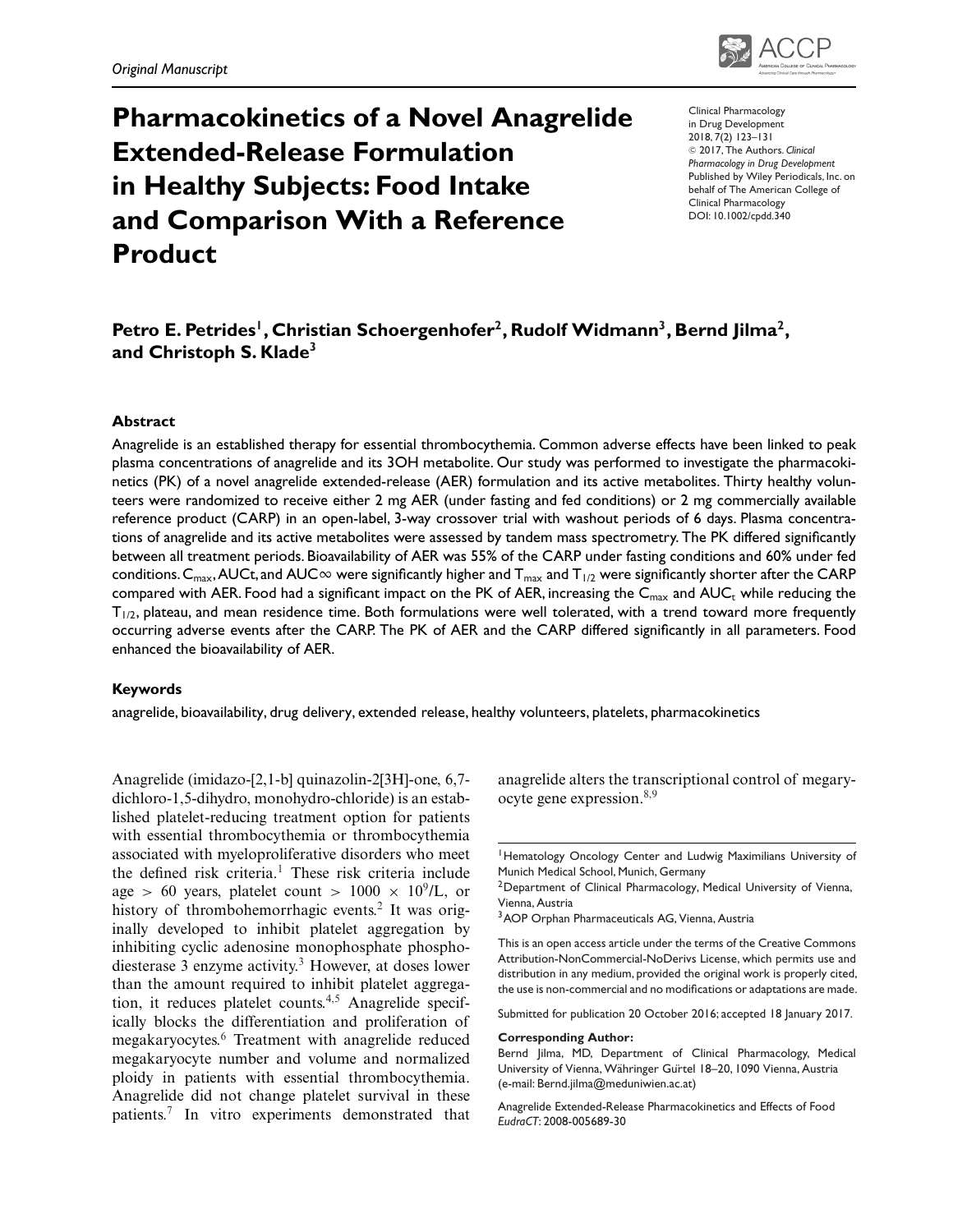The efficacy of anagrelide was investigated in 2 randomized clinical trials, $10,11$  and response rates of approximately 80% were reported, depending on definitions and underlying diseases. The most common adverse effects of the drug included cardiovascular (palpitations, tachycardia, hypotension, dizziness, syncope, dyspnea, edema, congestive heart failure), headache, diarrhea, nausea, fatigue, and anemia.12

The risk of transformation to myelodysplastic syndromes or acute leukemia is not increased in anagrelidetreated patients.<sup>1,13,14</sup>

Immediate-release anagrelide formulations are well absorbed, with an approximate bioavailability of 75%, metabolized by cytochrome P450 1A2 to the active metabolite 3-hydroxy-anagrelide or 2-amino-5,6 dichloro-3,4-dihydroquinazolin (RL603) or inactive metabolites. The active metabolite is equally eliminated by conversion to inactive metabolites or by renal clearance.15 Food intake significantly delays absorption, decreases maximum concentrations but increases total drug exposure (area under the concentration curve, AUC) of anagrelide and its active metabolite.<sup>16</sup>

The rationale for developing an extended-release formulation of anagrelide is based on the results of a study investigating the pharmacokinetics (PK), pharmacodynamics, and adverse events of 2 marketed anagrelide formulations. The formulation with lower  $C_{\text{max}}$ , delayed  $T<sub>max</sub>$ , and lower AUC was associated with fewer adverse events, as might be expected, however surprisingly without diminished clinical efficacy regarding platelet counts.17 Consequently, an extended-release formulation of anagrelide (AER) was developed with the goal of delivering a larger amount of drug (2 mg per dose) with a  $C_{\text{max}}$  lower than that from immediate-release doses of 1 mg or preferably 0.5 mg, allowing for a dosing frequency down to once daily while keeping clinical efficacy. Such an AER formulation was achieved by an ER tablet based on polyacrylic acid (Carbomer, Carbopol 971) as the retarding matrix polymer.

The objective of our trial was to evaluate the pharmacokinetic profile of an AER formulation in comparison with the reference formulation (Xagrid $\mathbb{B}$ ) and to test the effect of food intake on the pharmacokinetics of this novel formulation.

## **Methods**

This trial was conducted in accordance with Good Clinical Practice and the Declaration of Helsinki. The Independent Ethics Committee of the Center for Pharmacology and Analysis, Pilsen, Czech Republic, approved the study prior to initiation. It was performed at the Center for Pharmacology and Analysis, Pilsen, Czech Republic. The trial was registered at the EudraCT database with the identifier 2008-005689-30



**Figure 1.** Study design with treatment A 2-mg anagrelide extended-release formulation after an overnight fast, treatment B 2-mg anagrelide extended-release formulation after a high-fat breakfast, and treatment C 2-mg commercially available reference product.ER,extended release;CARP,commercially available reference product; FU, follow-up; EOS, end of study.

and designed as a single-center, single-dose, randomized, 3-way crossover study in 30 healthy, nonsmoking white volunteers of both sexes and of childbearing potential, aged between 18 and 55 years and with a body mass index between 19 and 27  $\text{kg/m}^2$ . Each treatment period lasted for 3 days, followed by washout periods of 6 days starting on the first day after the treatment period. Before inclusion of subjects, drug screening, serology for hepatitis B/C and HIV, and, if applicable, pregnancy tests were performed. All subjects gave their written and oral informed consent before any trial-related actions were taken.

## *Study Periods*

The design of a 3-way crossover study was chosen in accordance with the Committee for Proprietary Medicinal Products (CPMP; now the Committee for Medicinal Products for Human Use) Note for Guidance on modified-release oral and transdermal dosage forms.18 As the pharmacodynamic activity of anagrelide is related to the parent drug and its active metabolite, 3-hydroxyanagrelide, in compliance with the CPMP Note for Guidance on the Investigation of Bioavailability and Bioequivalence, the comparison of bioavailability was based on the plasma concentration of the parent drug and 3-hydroxyanagrelide.<sup>19</sup> The PK of the other active metabolite, RL603, was investigated to further characterize distinct formulations.

Three different study periods were defined (see also Figure 1). In period A subjects in a fasting state were treated with a single dose of 2-mg AER tablets (AOP Orphan Pharmaceuticals AG, Austria). In period B subjects under fed conditions (after a high-fat breakfast containing 2 slices of toast with butter, 2 fried eggs, 2 strips of bacon, hash brown potatoes, and 240 mL of whole milk) were treated with a single dose of 2-mg AER tablets (AOP Orphan Pharmaceuticals AG, Austria). In study period C subjects were treated with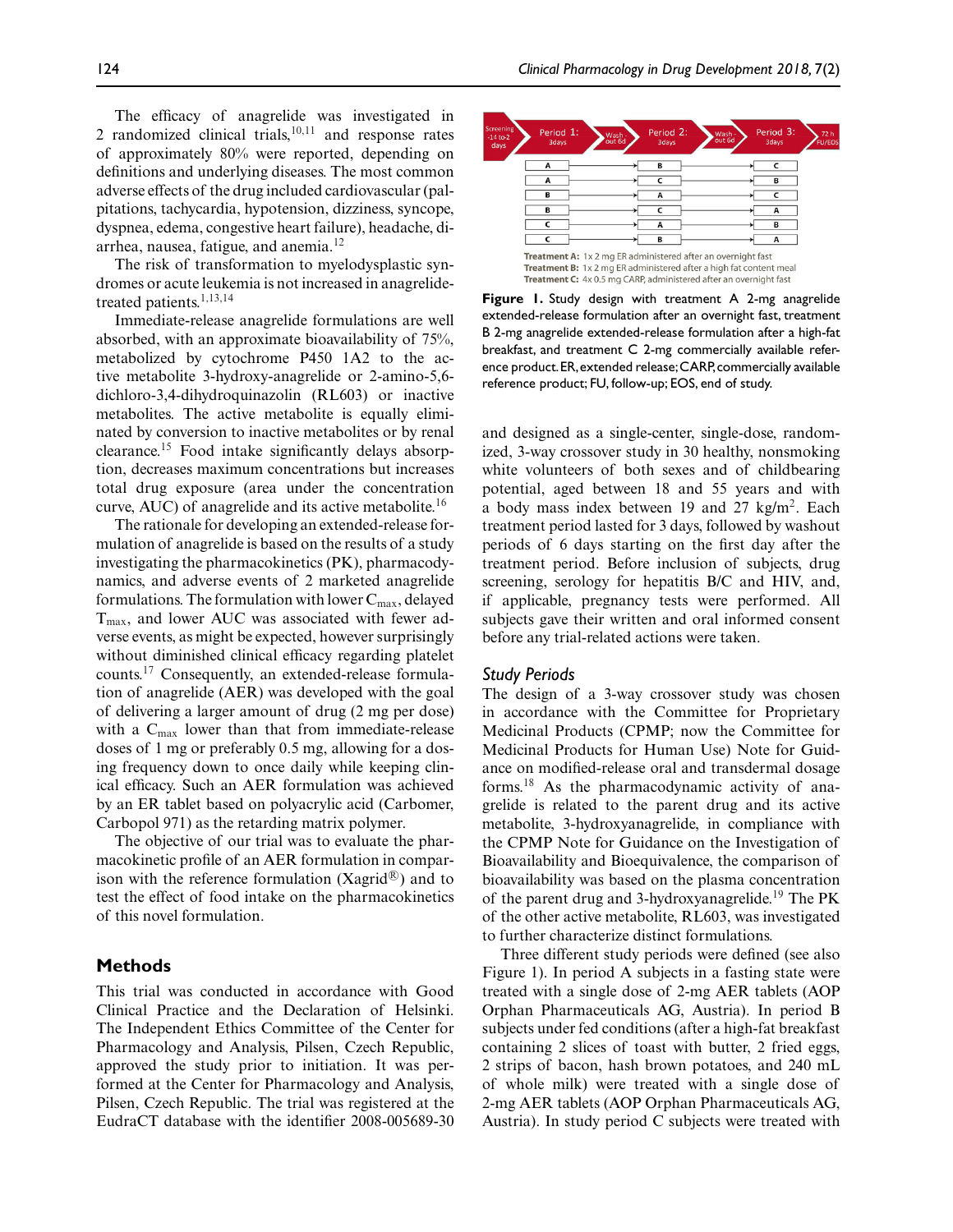the commercially available reference product (CARP), 4 tablets of 0.5-mg anagrelide capsules under fasting conditions (Xagrid $\mathcal{R}$ ), Shire Pharmaceutical Contracts Ltd., UK). Six different sequences of periods were generated, and healthy volunteers were randomly assigned to a sequence (ABC, ACB, BAC, BCA, CAB, CBA) using a computer random number generator. Thus, each subject was planned to complete each period. The total exposure of each subject was 6 mg of anagrelide. Standardized meals were provided for the fasting and the fed periods. In the fasting periods meals were served 11 hours before and 4, 6, 9, and 13 hours after drug intake. In the fed period, meals were served 11 and 0.5 hours before and 4, 6, 9, and 13 hours after drug intake. All subjects received 200 mL of water 1 hour before, at the time of, and 2 hours after study drug intake. After 4 hours subjects were allowed to drink water or tea ad libitum. Subjects were confined to the study ward 12 hours before until 24 hours after study drug intake. Caffeine (or other xanthines), grapefruit, and alcohol intake were forbidden 72 hours (48 hours regarding alcohol) before until 24 hours after each dosing.

Blinding of subjects or study personnel was not performed, because plasma concentrations are robust and objective measurements and blinding would be difficult because of the investigation of food effects. Laboratory personnel were blinded.

#### *Blood Sampling*

Blood samples were drawn predose and 0.5, 1, 1.5, 2, 2.5, 3, 3.5, 4, 5, 6, 7, 8, 9, 10, 11, 12, 18, and 24 hours after study drug intake in the AER study periods and at predose and 0.33, 0.67, 1, 1.33, 1.67, 2, 2.5, 3, 3.5, 4, 5, 6, 8, 12, and 24 hours after intake of the CARP. The total blood volume per subject was 456 mL. Blood samples were drawn into tubes containing K3-ethylenediaminetetraacetic acid (EDTA), gently shaken, and centrifuged at 2300*g* for 6 minutes and within 5 minutes of sampling. After centrifugation the supernatant plasma was transferred into polypropylene tubes and stored at -75°C for further analysis.

#### *Pharmacokinetics*

Plasma concentrations of anagrelide, 3 hydroxyanagrelide, and RL603 were determined using high-pressure liquid chromatography–tandem mass spectrometry (HPLC-MS/MS). Blood samples were collected in EDTA tubes (Greiner, Kremsmünster, Austria). Plasma aliquots were frozen at -70°C until analysis and analyzed within 8 weeks of sampling. The internal standard was D4-anagrelide (source: Technical University Vienna), which was dissolved in dimethyl sulfoxide (DMSO; HPLC grade, Fluka, St. Gallen, Switzerland) and diluted with acetoni-

trile (gradient grade, Merck, Darmstadt, Germany) for the internal standard solution. Anagrelide (Rolf Sachse GmbH, Berlin, Germany) and its metabolites (source: Technical University of Vienna, Vienna, Austria) were dissolved in DMSO/MeOH (Merck, Darmstadt, Germany), and a calibration curve was constructed with 8 concentrations ranging from 0.05 to 25 ng/mL. The applied system consisted of an HPLC pump PE Series 200 Micro Pump (Perkin Elmer, Waltham, Massachusetts), a sample injector PE Series 200 Auto-Sampler (Perkin Elmer), a column oven HP1100 (Agilent, Ratingen, Germany) and Jetstream 2 Plus (W.O. Electronics, Vienna, Austria), a Mass Spectrometer API 5000 (PE Sciex, Concord, Ontario, Canada), and an HPLC column Synergy Polar RP,  $4 \times 2$  mm and  $100 \times 2$  mm ID (Phenomenex, Torrance, California). For analysis, samples were thawed in a 20°C–25°C water bath, 0.1 mL was transferred in vials, and 0.15 mL of internal standard solution was added for protein precipitation. After centrifugation at 4000*g* for 2 minutes, 200  $\mu$ L was transferred into new vials. In a rotation vacuum centrifuge, the organic part of the liquid phase evaporated (20 minutes, of which 15 minutes was at 45°C; pressure, 100 mbar; security pressure, 110 mbar). Thereafter, 20  $\mu$ L was injected into the HPLC-MS/MS system using electrospray ionization in positive mode. The transitions 256 to 199 m/z for anagrelide, 216 to 199 m/z for 3-OH anagrelide, 272 to 199 m/z for RL603, and 260 to 201 m/z for D4 anagrelide were monitored in multiple reaction monitoring mode. Mobile phase A consisted of 50 mM formic acid in water and mobile phase B of 50 mM formic acid in MeOH (all Merck). Chromatographic separations were achieved using a Synergy Polar RP column  $(4 \times 2 \text{ mm})$ and  $100 \times 2$  mm ID, Phenomenex) at a temperature of 50°C. Total run time per sample was 6 minutes at a flow rate of 0.8 mL/min, using a gradient (0–4.5 minutes, 25%–85% B) followed by isocratic elution (4.5–5.2 minutes, 95% B) and equilibration (5.2–6 minutes, 25% B). The retention times were approximately 2.7 minutes for 3-OH anagrelide, 3.5 minutes for RL603, and 3.9 minutes for anagrelide and D4-anagrelide. The autosampler was cooled to 5°C. Data processing, statistics and calculations were done using the software Analyst 1.4.2. (Applied Biosystems, Foster City, California). The interbatch coefficient of variation ranged between 8.7% and 10.5% for anagrelide and its metabolites. All laboratory analyses were conducted in accordance with the Good Laboratory Practice guideline.<sup>20</sup>

Noncompartmental methods were used for PK analysis. Calculated parameters include maximum plasma concentration  $(C_{\text{max}})$ , time of maximum plasma concentration  $(T_{\text{max}})$ , area under the plasma concentration–time curve from 0 hours to the last measurable concentration estimate  $(AUC_t)$  or extrapolated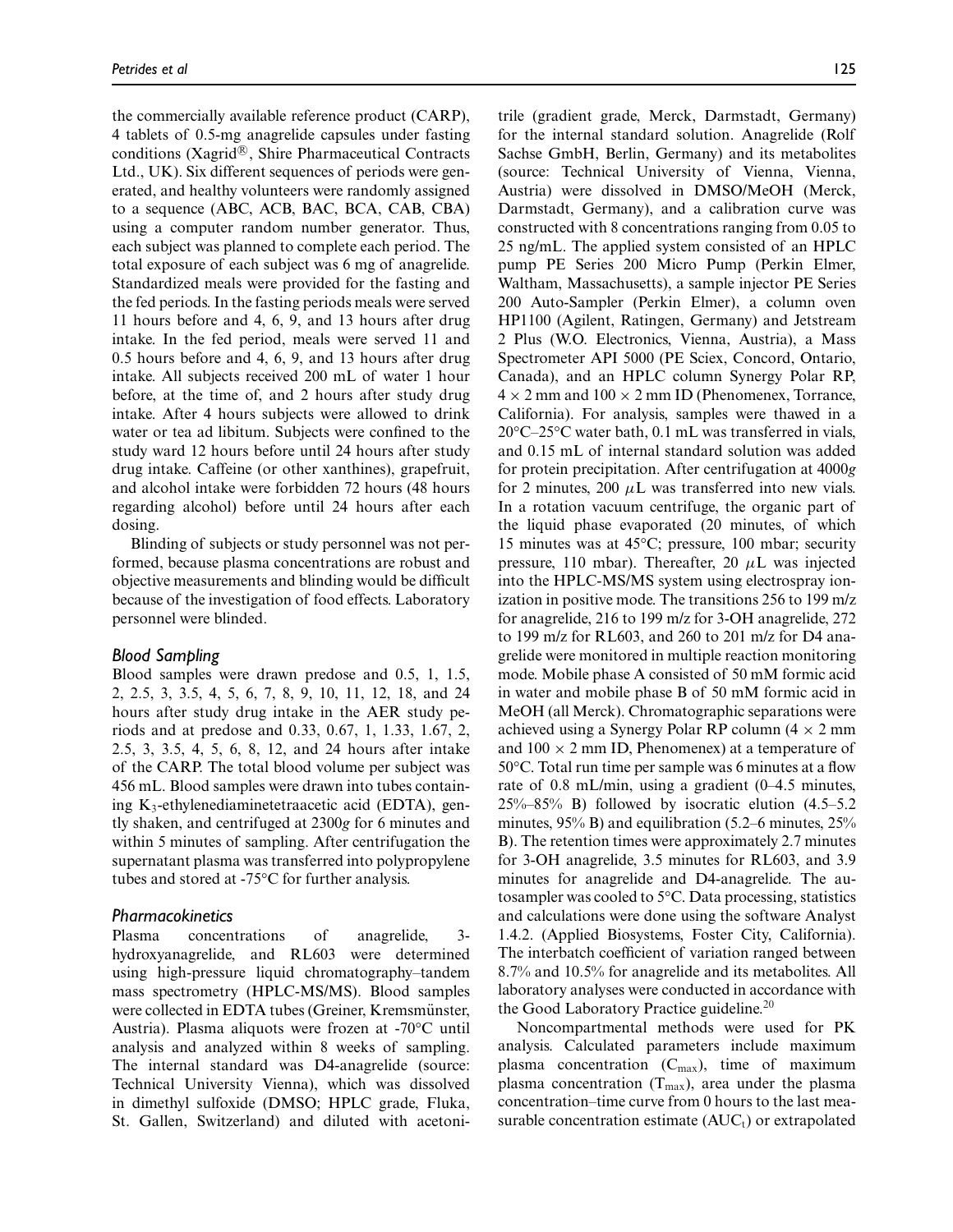until infinity ( $AUC_{\infty}$ ), and half-life of drug elimination during the terminal phase  $(t_{1/2})$ .

## *Safety*

For safety assessment vital signs, including heart rate, blood pressure, and body temperature, were measured before dosing and 1, 3, 5, 8, 12, and 24 hours thereafter. Safety laboratory diagnostics including blood counts, blood chemistry, and urinalysis were performed during the screening and follow-up visits. Another pregnancy test was performed during the follow-up visit. All occurring adverse events were documented throughout the study.

## *Statistical Analysis*

The statistical analysis was carried out in full agreement with the CPMP Note for Guidance on the Investigation of Bioavailability and Bioequivalence<sup>19</sup> and CPMP Points to Consider on Multiplicity Issues in Clinical Trials.<sup>21</sup> In this trial the variance balanced "Williams design" for comparing 3 treatments was applied, which consists of 6 sequences and 3 periods (see Figure 1).

Coefficients of variation (CV) for the PK parameters of anagrelide have not been reported previously. The sample size was calculated assuming an intrasubject CV of 20% for the more variable parameter  $C_{\text{max}}$ . Twentysix subjects would be needed to show bioequivalence with a power of 90% (bioequivalence range, 0.80–1.25; bioequivalence test/reference ratio between 0.95 and 1.05). The sample size was increased to 30 subjects considering the study design, which involved 6 sequences, and to account for potential dropouts.

Logarithmically transformed  $AUC_t$ ,  $AUC_\infty$ , and  $C_{\text{max}}$  and untransformed  $T_{\text{max}}$  of anagrelide and the measured metabolites were evaluated by analysis (ANOVA) of variance. Bioavailability was assessed using ANOVA for the Williams design with 3 formulations. Standard conditions for bioequivalence evaluation were applied, including ANOVA, consequent analysis of estimated marginal means for treatments, and parametric 90% confidence intervals based on estimated marginal means for treatment ratios A/C and B/A. These procedures are equal to Schuirmann's Two One-Sided Tests procedure for logarithmically transformed data. Pairwise comparisons based on the estimated marginal means display mean difference (point estimate) for factor levels (drug form). The Wilcoxon rank sum test was applied for the nonparametrical  $T_{\text{max}}$  bioequivalence testing after reduction to the standard model.

Safety data are presented by descriptive statistics.

All calculations were performed using commercially available statistical software (Microsoft Excel, IBM SPSS).



**Figure 2.** Plasma concentrations of anagrelide (upper) and 3-hydroxyanagrelide (lower) after intake of  $4 \times 0.5$ -mg commercially available reference product (CARP) tablets in fasting condition and 2 mg of anagrelide extended release (AER) in fed or fasting conditions are presented. Means  $\pm$  standard deviations are presented ( $n = 28$ ).

#### **Results**

Thirty healthy subjects with a median age of 30 years (range, 18–47 years) and a median body mass index of 23.6 kg/m<sup>2</sup> (range, 19.6–26.9 kg/m<sup>2</sup>) were included in the study. Two healthy volunteers had to be excluded during the second washout phase because of adverse events as described below. Thus, 28 subjects, 14 women and 14 men, completed the study.

#### *Plasma Concentrations*

Arithmetic mean plasma concentrations of anagrelide and 3-hydroxyanagrelide for the 2 formulations and for AER under fasted and fed conditions are shown in Figure 2. As expected, the CARP was more rapidly absorbed than the AER. Interestingly, a plasma concentration curve with 2 peaks could be observed for the test substance under fed conditions. Individual plasma curves are presented in Figure 3. The almost uniform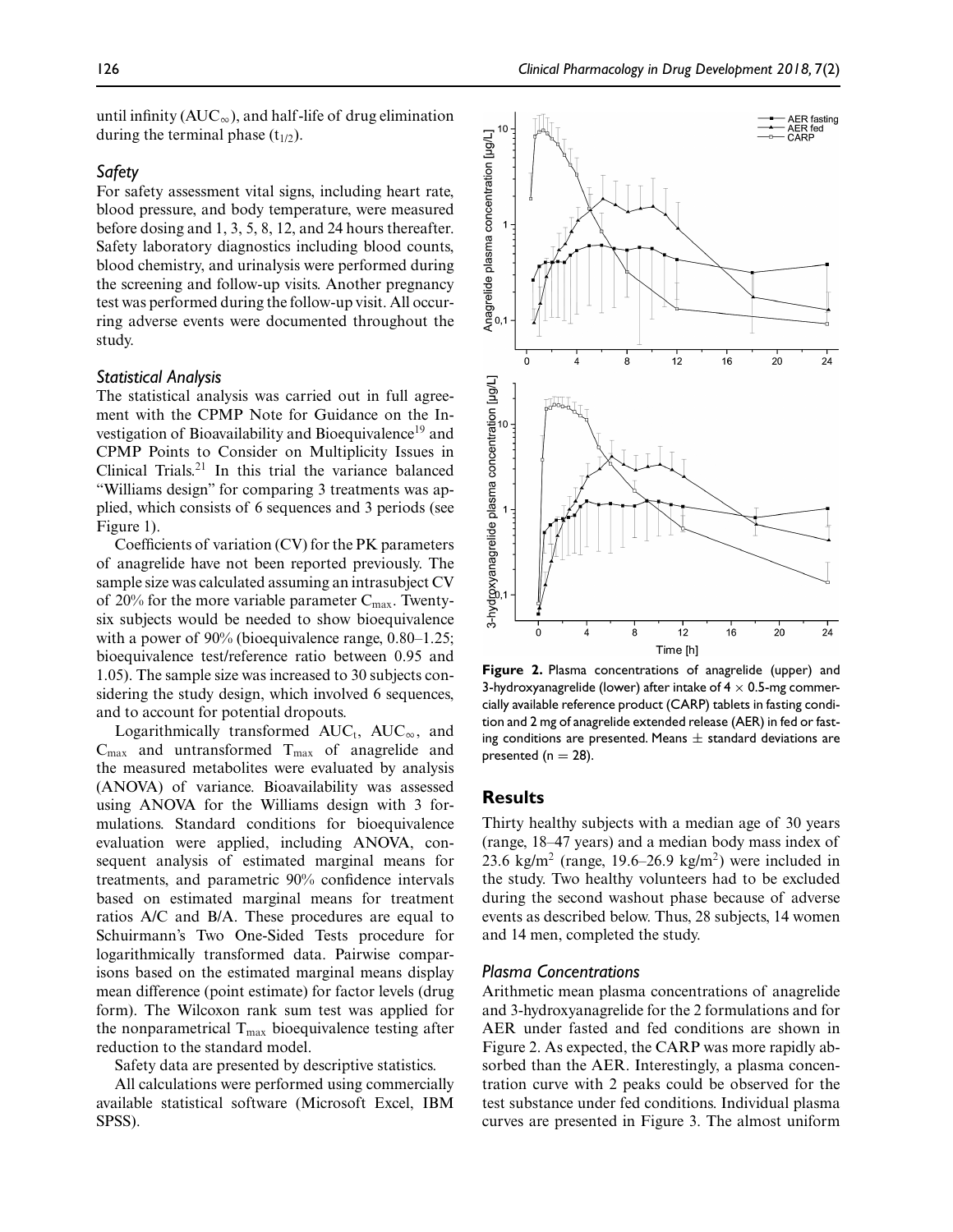

**Figure 3.** Individual plasma concentration–time curves of anagrelide extended release (AER) under fasting conditions (upper panel) or under fed conditions (middle panel) in micrograms per liter ( $n = 28$ ); commercially available reference product (CARP; lower panel).

absorption pattern of the CARP and the reduced but sustained absorption pattern of the AER formulations and the effect of food on absorption were well recognizable.

#### *Pharmacokinetics*

Pharmacokinetic data of anagrelide, 3 hydroxyanagrelide, and RL603 are presented in Tables 1–3. The complete set of PK parameters of anagrelide was obtained in 15 subjects in the fastingcondition period, in 26 subjects in the fed-condition period, and in all 28 healthy volunteers of the reference period. In some subjects  $T_{1/2}$  and  $AUC_{\infty}$  could not be calculated because of concentration irregularities (i.e., plateau phases or increase toward the end; Figure 3). The full set of 3-hydroxyanagrelide was obtained in 10 subjects under fasting conditions, in 26 subjects under fed conditions, and in 28 subjects of the reference period. Regarding RL603, full PK data were available for 7 healthy volunteers under fasting conditions, 23 under fed conditions, and all 28 subjects taking the CARP. Again, reliable estimations were not feasible in all healthy volunteers because of plasma concentration irregularities.

#### *Bioavailability and Comparison of PK*

PK parameters differed significantly between AER and the CARP ( $P < .001$  for all tests) and were not within the predefined margins of 0.8–1.25. However, because of high intrasubject variability with coefficient of variation  $> 20\%$  for all parameters, the power of statistical testing did not reach 80%.

Food had an impact on almost all PK parameters under evaluation. The calculated point estimates of PK parameters of anagrelide and both active metabolites are presented in Table 4.

Relative bioavailability of anagrelide, calculated as the ratio of  $AUC_{\infty}$  between AER and the CARP, was 60.5% under fed conditions and 55% under fasting conditions.

#### *Safety*

Two of 30 subjects withdrew from the study during washout phase 2 (after the second dosing) because of adverse events (AEs). One withdrew because of an elevation of liver function parameters. The second subject refused to continue because of experiencing AEs (headaches and dizziness). The adverse event profile and tolerability of the substances in general were in good accordance with the summary of product characteristics. Forty-six AEs occurred throughout the trial, among them with descending frequency: headache, palpitations, dizziness, tachycardia, chills, vomiting, extrasystoles, and hematoma, as well as alterations of laboratory parameters (elevation of alanine aminotransferase, aspartate aminotransferase, and bilirubin). As shown in Table 5, palpitations, extrasystoles, and tachycardia mainly occurred after intake of the CARP. No serious AEs and no unexpected adverse drug reaction or clinically significant adverse event occurred. There was a trend toward an increasing number of AEs in the following ascending order: AER fasting state, AER fed state, CARP. There were approximately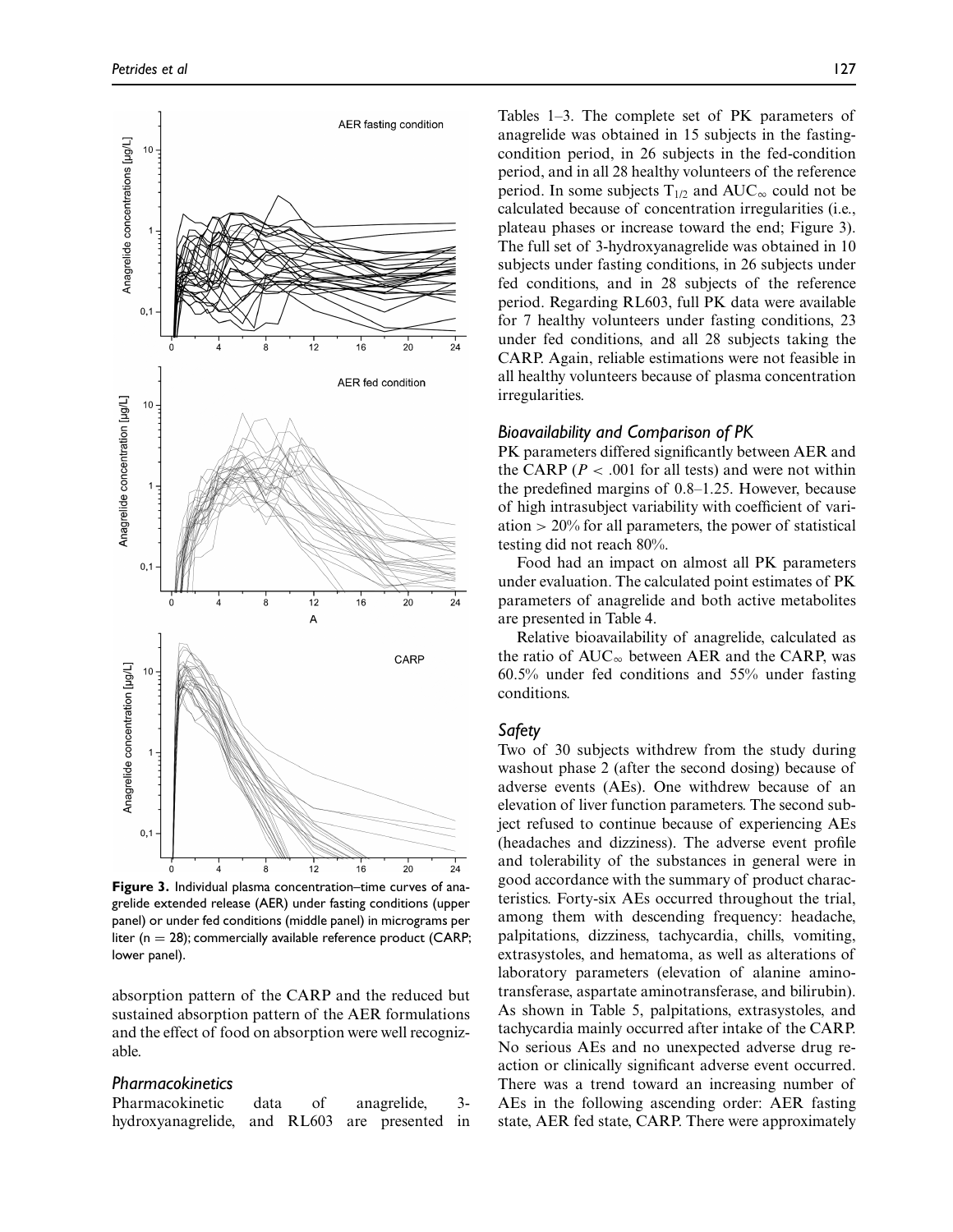| Parameter                       | <b>AER Fasting Condition</b>  | <b>AER Fed Condition</b>     | <b>CARP</b>           |  |
|---------------------------------|-------------------------------|------------------------------|-----------------------|--|
|                                 | Mean $\pm$ SD (CV%)           | Mean $\pm$ SD (CV%)          | Mean $\pm$ SD (CV%)   |  |
| $AUC_{r}$ ( $\mu$ g·h/L)        | $10.3 \pm 5.8$ (56%)          | $17.3 \pm 8.0$ (47%)         | 31.0 $\pm$ 14.7 (47%) |  |
| AUC <sub>∞</sub> ( $\mu$ g·h/L) | $20.9 \pm 11.7^{\circ}$ (56%) | $18.0 \pm 7.9^{\circ}$ (44%) | $31.3 \pm 14.9$ (48%) |  |
| $C_{\text{max}}(\mu g/L)$       | $0.9 \pm 0.6$                 | $2.9 \pm 1.8$                | $10.7 \pm 4.6$        |  |
| $T_{\text{max}}$ (h)            | $9.3 \pm 8.3$                 | $8.0 \pm 2.3$                | $1.2 \pm 0.5$         |  |
| $T_{1/2}$ (h)                   | $20.8 \pm 12.5^{\circ}$       | 6.0 $\pm$ 5.1 <sup>b</sup>   | $2.4 \pm 2.0$         |  |

**Table 1.** PK Parameters of Anagrelide of the Commercially Available Reference Product (CARP) and Anagrelide Extended Release (AER) Under Fed or Fasting Conditions

Overall n = 28. CARP, commercially available reference product; CV, coefficient of variation; SD, standard deviation.<br>  ${}^{a}n = 15$ .<br>  ${}^{b}n = 26$ .

**Table 2.** PK Parameters of 3-Hydroxyanagrelide of the Commercially Available Reference Product (CARP) and Anagrelide Extended Release (AER) Under Fed or Fasting Conditions

| Parameter                       | <b>AER Fasting Condition</b>       | <b>AER Fed Condition</b>           | <b>CARP</b>           |  |
|---------------------------------|------------------------------------|------------------------------------|-----------------------|--|
|                                 | Mean $\pm$ SD (CV%)                | Mean $\pm$ SD (CV%)                | Mean $\pm$ SD (CV%)   |  |
| AUC <sub>t</sub> ( $\mu$ g·h/L) | $23.6 \pm 8.1$ (34%)               | 41.2 $\pm$ 10.7 (26%)              | 79.8 $\pm$ 19.7 (25%) |  |
| AUC <sub>∞</sub> ( $\mu$ g⋅h/L) | 50.0 $\pm$ 17.6 <sup>a</sup> (35%) | 44.6 $\pm$ 10.5 <sup>b</sup> (24%) | $80.8 \pm 20.3$ (25%) |  |
| $C_{\text{max}}(\mu g/L)$       | $1.9 \pm 0.9$                      | $5.7 \pm 2.2$                      | $19.4 \pm 4.0$        |  |
| $T_{\text{max}}$ (h)            | $11.8 \pm 8.7$                     | $7.9 \pm 2.4$                      | $1.4 \pm 0.6$         |  |
| $T_{1/2}$ (h)                   | $18.4 \pm 10.3^{\circ}$            | $5.9 \pm 2.6$                      | $4.2 \pm 1.3$         |  |

Overall n = 28. CARP, commercially available reference product; CV, coefficient of variation; SD, standard deviation.<br> ${}^{a}n = 10$ .<br> ${}^{b}n = 26$ .

**Table 3.** PK Parameters of RL603 of the Commercially Available Reference Product (CARP) and Anagrelide Extended Release (AER) Under Fed or Fasting Conditions

| Parameter                       | <b>AER Fasting Condition</b>  | <b>AER Fed Condition</b> | <b>CARP</b>           |  |
|---------------------------------|-------------------------------|--------------------------|-----------------------|--|
|                                 | Mean $\pm$ SD (CV%)           | Mean $\pm$ SD (CV%)      | Mean $\pm$ SD (CV%)   |  |
| AUC <sub>r</sub> $(\mu$ g·h/L)  | $14.9 \pm 11.5$ (78%)         | $26.1 \pm 17.2$ (66%)    | 41.4 $\pm$ 21.8 (51%) |  |
| AUC <sub>∞</sub> ( $\mu$ g·h/L) | $37.4 \pm 18.5^{\circ}$ (50%) | $35.0 \pm 23.3^b$ (67%)  | $45.5 \pm 22.0$ (48%) |  |
| $C_{\text{max}}$ ( $\mu$ g/L)   | $1.1 \pm 1.0$                 | $2.4 \pm 1.6$            | $5.0 \pm 2.8$         |  |
| $T_{\text{max}}$ (h)            | 16.1 $\pm$ 6.8                | $10.1 \pm 1.7$           | 3.1 $\pm$ 0.9         |  |
| $T_{1/2}$ (h)                   | $21.1 \pm 11.5^{\circ}$       | $10.4 \pm 6.0^{\circ}$   | 7.1 $\pm$ 1.5         |  |

Overall n = 28. CARP, commercially available reference product; CV, coefficient of variation; SD, standard deviation.<br>  ${}^{a}$ n = 7.<br>  ${}^{b}$ n = 23.

twice as many AEs in the CARP period as in the AR fasting-state period.

## **Discussion**

This study investigated the PK of an anagrelide extended-release formulation and compared its PK with a marketed reference product. The study revealed marked differences. Furthermore, a pronounced effect of food on the PK of the AER was detected.

The pharmacokinetics of the CARP were published previously. This allows external validation of our results and the applied assay. In a phase 1 study in healthy volunteers the  $C_{\text{max}}$  after intake of

1 mg anagrelide was 5.08 ng/mL, and an  $AUC_{\infty}$  of 13.5 ng·h/mL was reported,<sup>16</sup> which, when assuming dose-proportional PK, corresponds well with the current trial ( $C_{\text{max}}$ , 10.7 ng/mL; AU $C_{\infty}$ , 31.3 ng·h/mL). Another trial measured a  $C_{\text{max}}$  of approximately 10 ng/mL after intake of 2 mg of anagrelide, with peak concentrations occurring after 1 hour.<sup>17</sup> Similarly  $T_{\text{max}}$ and  $T_{1/2}$  also agreed well with published data.<sup>16,22</sup>

The  $C_{\text{max}}$  and the AUC<sub>∞</sub> of the active metabolites were highest for the CARP. Food intake increased levels of anagrelide and its metabolites compared with intake of AER under fasting conditions. Okamoto et al reported a  $C_{\text{max}}$  of 2-amino-5,6-dichloro-3,4dihydroquinazolin of 1.4 ng/mL after treatment with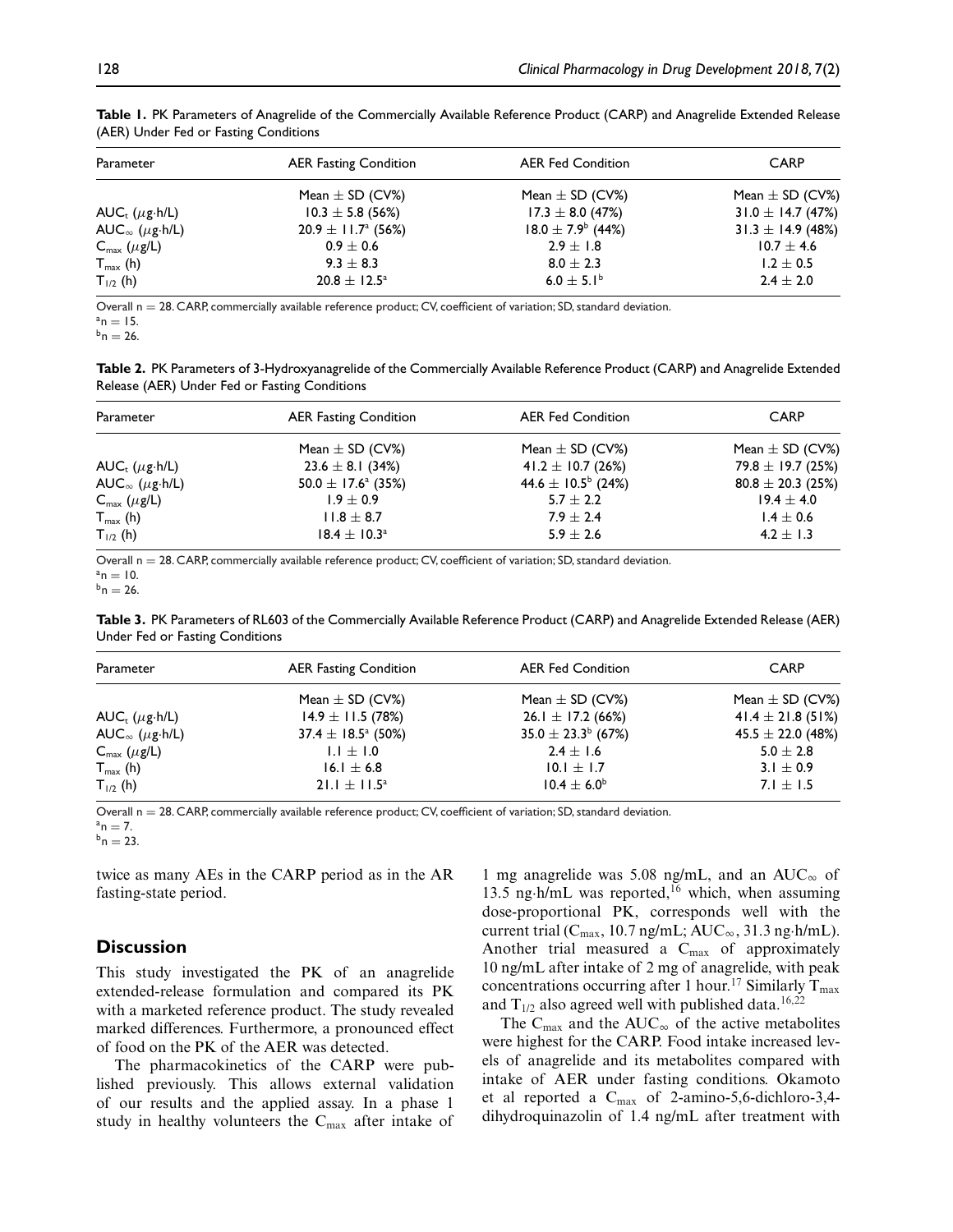|                           | Anagrelide            |                       | 3- Hydroxyanagrelide  |                              | <b>RL603</b>          |                       |
|---------------------------|-----------------------|-----------------------|-----------------------|------------------------------|-----------------------|-----------------------|
| Parameter                 | AER vs<br><b>CARP</b> | AER Fed<br>vs Fasting | AER vs<br><b>CARP</b> | <b>AER Fed</b><br>vs Fasting | AER vs<br><b>CARP</b> | AER Fed<br>vs Fasting |
| AUC <sub>r</sub>          | 0.32                  | 1.73                  | 0.28                  | 1.79                         | 0.31                  | 1.87                  |
| $(\mu g \cdot h/L)$       | $(0.28 - 0.36)$       | $(1.53 - 1.95)$       | $(0.26 - 0.32)$       | $(1.63 - 1.95)$              | $(0.27 - 0.35)$       | $(1.65 - 2.12)$       |
| $C_{\text{max}}(\mu g/L)$ | 0.08                  | $3.2(2.7-3.8)$        | 0.09                  | 3. I                         | 0.19                  | 2.37                  |
|                           | $(0.06 - 0.09)$       |                       | $(0.08 - 0.10)$       | $(2.69 - 3.56)$              | $(0.16 - 0.21)$       | $(2.06 - 2.73)$       |
| $T_{\text{max}}$ (h)      | 8.0                   | $-1.3$                | 10.3                  | $-3.9$ (-6.2 to              | 13.0                  | $-6.1$ ( $-7.9$ )     |
|                           | $(5.8 - 10.1)$        | $(3.4 - 0.9)$         | $(8.0 - 12.6)$        | $-1.7$                       | $(11.1 - 14.8)$       | to $-4.2$ )           |

#### **Table 4.** Point Estimates of Anagrelide

Point estimates (90% confidence intervals) of PK parameter are presented. Except for the MRT of the metabolite RL603, no PK parameter lies within the predefined margins (0.8–1.25). Thus, PK parameters are significantly different between AER and the commercially available reference product (CARP), and food intake has a significant impact on the PK of AER ( $P < .001$  for all tests); n = 28.

**Table 5.** Adverse Events in Different Treatment Periods

| Symptom or<br>Laboratory                |                    |                |             | Total     |
|-----------------------------------------|--------------------|----------------|-------------|-----------|
| Value                                   | <b>AER Fasting</b> | <b>AER Fed</b> | <b>CARP</b> | Incidence |
| Headache                                |                    |                |             | 21        |
| <b>Dizziness</b>                        |                    |                |             |           |
| Palpitations                            |                    |                |             |           |
| Vomiting                                |                    |                |             |           |
| Extrasystoles                           |                    |                |             |           |
| Tachycardia                             |                    |                |             |           |
| Chills                                  |                    |                |             |           |
| Hematoma                                |                    |                |             |           |
| ALT elevation                           |                    |                |             |           |
| ALT, AST, and<br>bilirubin<br>elevation |                    |                |             |           |
| Total                                   | o                  | 13             | 27          | 46        |

 $n = 30$ . AER, anagrelide extended release; CARP, commercially available reference product.

0.5 mg of anagrelide, which is in agreement with our results.<sup>22</sup> The C<sub>max</sub> of 3-hydroxyanagrelide in this trial was much higher (19 ng/mL) compared with an approximate  $C_{\text{max}}$  of 8 ng/mL in another trial investigating the PK after 2 mg of anagrelide.<sup>17</sup> However, assuming dose-proportional PK, it is very comparable to the reported PK of a trial using 1 mg of anagrelide as treatment.16

The main goal of this trial was to determine the bioavailability of AER and the effects of food ingestion on the PK. The bioavailability, calculated as the ratio of the geometric means of the  $AUC_{\infty}$  of the test substance under fed conditions, was approximately 60% of CARP and 55% under fasting conditions. Of note, the difference in the  $AUC_t$ , which is the AUC of the first 24 hours, was substantial. The extremely slow absorption of the AER under fasting conditions increased the  $T_{1/2}$  to 21 hours, which could consequently lead to an overestimation of the  $AUC_{\infty}$ .

It was reported previously that food increases the AUC of the CARP by approximately 15%, the Tmax from 1.5 to 4 hours, but reduced the Cmax from 5.1 to 4.5ng/mL after intake of 1mg anagrelide.<sup>16</sup> Thus, food effects appear formulation specific. The European Medicines Agency (EMA) note for guidance on modified-release oral and transdermal forms suggests to investigate potential influences of food on the bioavailability of modified-release formulations. The design of this study was based on the suggestions presented in Appendix 1 of this document.<sup>18</sup>

Some conclusions may be drawn from the plasma concentration–time curve. First, a biphasic absorption pattern can be recognized in the plasma concentration– time curves (Figure 2). Second, food, in this study a high-fat breakfast consisting of 2 eggs, 2 strips of bacon, hash brown potatoes, and 240 mL of whole milk, enhances the absorption of the study drug significantly. Furthermore the flat plasma concentration curve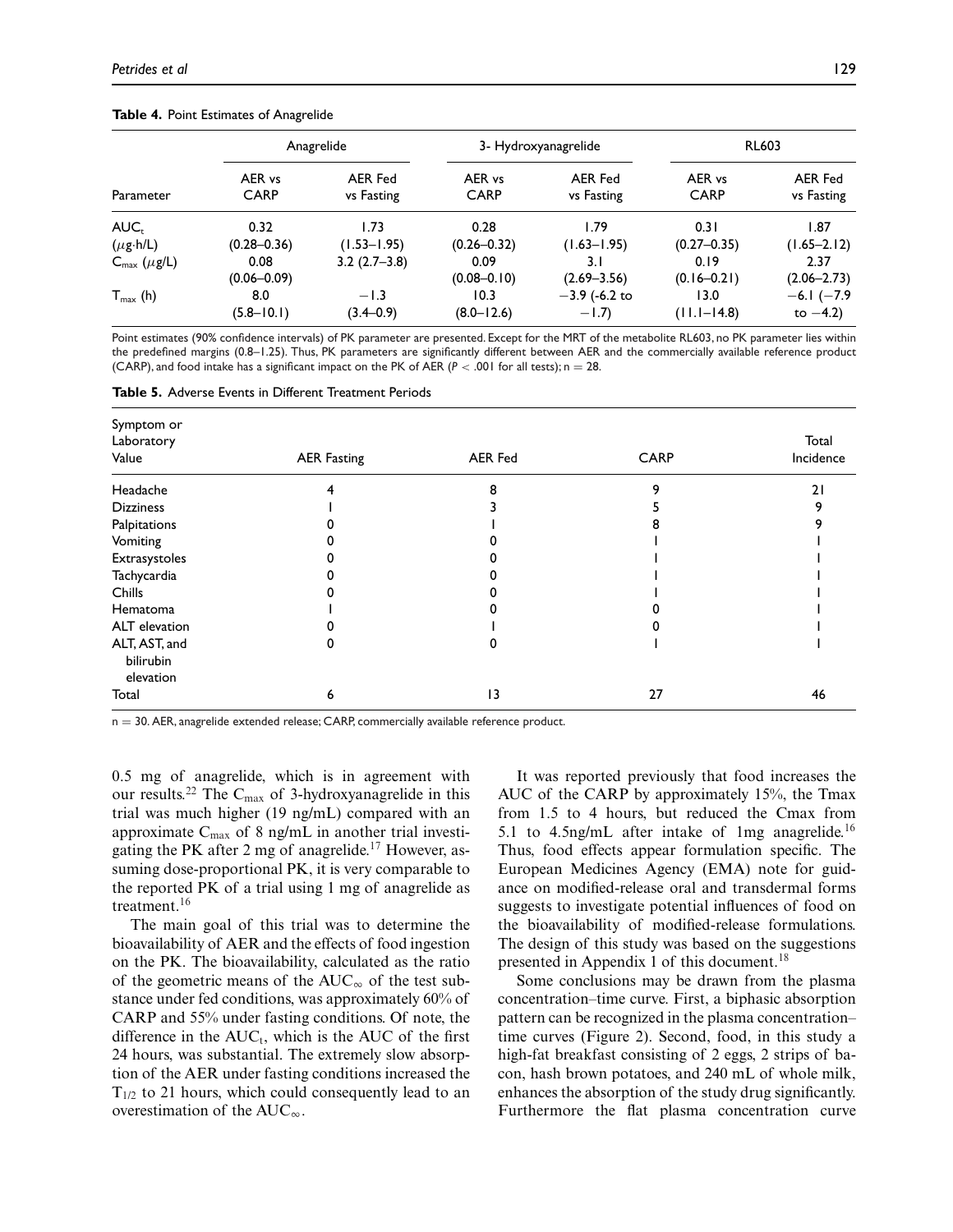suggests very slow absorption, which may be caused by slow release of the drug from the formulation, probably by slow disintegration of the extended-release tablet. This disintegration may be facilitated by meals, which may enhance bioavailability. Similarly to our data, an increase of  $C_{\text{max}}$  and  $T_{\text{max}}$  under fed conditions is frequently observed in extended-release formulations.23–26 It was demonstrated that the intragastric location and the time of gastric emptying, both affected by food intake, influence the PK of extended-release tablets. $^{26}$ Moreover, the pharmaceutical properties of extendedrelease formulations may be responsible for interactions with food. The PK of 2 extended-release nifedipine formulations with distinct pharmaceutical properties was investigated. However, only one formulation showed significant interactions with food intake.<sup>27,28</sup> In the note for guidance published by the CPMP, it is suggested that in case of a significant effect of food on the PK, a suggestion for alternative dosing should be made.<sup>18</sup> However, as the dose of anagrelide is titrated, this does not seem necessary. On the other hand, it seems plausible that patients should implement a daily routine to reduce the variability in absorption of the AER, that is, intake of the AER after breakfast and after dinner.

Safety was acceptable in all 3 periods and with regard to both study treatments. There was a trend toward less frequent AEs for the test substance compared to the CARP. It was reported previously that plasma concentrations of anagrelide (specifically the active 3-hydroxy metabolite) may be accountable for occurring AEs and that lower concentrations may offer an improved safety profile without necessarily being less effective.<sup>17</sup> However, the trial was not powered to determine the effects of anagrelide extended release on AE frequency. If high peak concentrations are responsible for the occurrence of AEs, the flat plasma concentration curve of the AER may be attractive for further investigation.

There are some limitations to our study. First, not all data were available for the calculation of PK parameters, and there was a large intrasubject  $CV\%$ . As shown in Figure 2, under fasting conditions, absorption of AER was highly variable, and no common absorption patterns were recognizable. This caused problems in the calculation of some PK parameters. For instance, in some subjects increasing plasma concentrations or plateaus between 12 and 24 hours were measurable. Thus, calculation of  $T_{1/2}$  or  $k_e$ , and consequently  $\mathrm{AUC}_\infty$  was not feasible in all subjects. This reduced the sample size in the PK calculations under fasting conditions. Under fed conditions, this problem was minor. After treatment with CARP, because of the immediaterelease formulation, absorption patterns were uniform, and these problems did not occur at all. The observation period for the group taking AER under fasting condition was too short because at the 24-hour point,

plasma concentrations of anagrelide or its metabolites were frequently measurable. The performed samplesize calculation suggested that 26 subjects were needed to achieve a power of 90% in statistical testing. We did not reach a power of 80% in statistical testing because of the large intrasubject CV. Moreover, the chosen study design did not allow investigation of the pharmacodynamic effects of the study drug. Petrides et al reported that although lower  $\rm C_{max}$  and  $\rm AUC_{\infty}$ were measured, platelet numbers did not change significantly.<sup>17</sup> As the dose for each patient needs to be found by titration of the drug, it is possible that equal efficacy but lower peak concentrations may be achieved by using AER. Clinical trials addressing this question are currently being performed (NCT01230775).

## **Conclusions**

In conclusion, we report reduced bioavailability for the anagrelide extended-release formulation, which is enhanced by prior intake of a high-fat breakfast, compared with the CARP.

## **Declaration of Conflicting Interests**

P.E.P. receives speaker and consultation honoraria from AOP. R.W. and C.K. are employees at AOP. The study was funded by AOP Orphan.

## **Funding**

The study was funded by AOP Orphan.

Part of this work was presented at the Annual Meeting of DGHO, ÖGHO, SGHO Basel, Switzerland, October 2015 (Abstract 759, *Oncology Research and Treatment*, 2015;38(suppl.).

## **Author Contributions**

P.E.P. and R.W. designed the study. All authors were involved in statistical analysis and/or interpretation of the results. C.S. and B.J. drafted the article. All authors critically reviewed and approved the manuscript.

## **References**

- 1. Kanakura Y, Miyakawa Y, Wilde P, Smith J, Achenbach H, Okamoto S. Phase III, single-arm study investigating the efficacy, safety, and tolerability of anagrelide as a second-line treatment in high-risk Japanese patients with essential thrombocythemia. *Int J Hematol*. 2014;100(4):353–360.
- 2. Petrides PE, Gisslinger H, Baerlocher GM, Grießhammer M, Lengfelder E. Essentielle (oder primäre) Thrombozythamie (ET). www.onkopedia.com/de/onkopedia/ ¨ guidelines
- 3. Spencer CM, Brogden RN. Anagrelide. A review of its pharmacodynamic and pharmacokinetic properties,